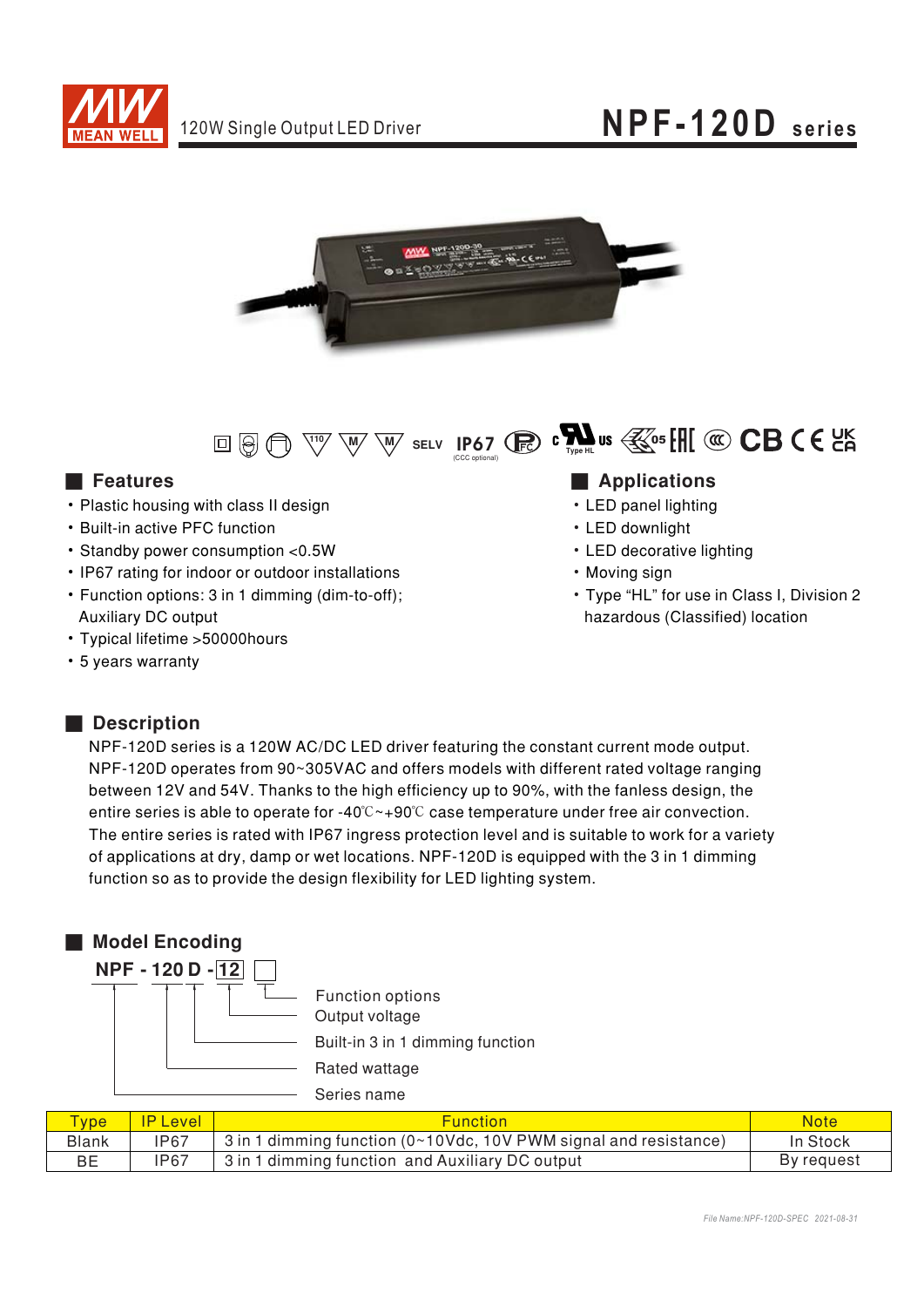

#### **SPECIFICATION**

| <b>MODEL</b>        |                                                                                                                                                                                                                                                                                                                                                                                                                                                                                                                                                                                                                                                                                                                                                                                                                                                                                                                                                                                                                                                                                                                                                                                                                                                                                                                                                                                                                                                                                                                                                                                                                                                                                                                                                                                                                                                                                                                                                                                                                                                                         | NPF-120D-12     | NPF-120D-15                                                                                                                       | NPF-120D-20 | NPF-120D-24    | NPF-120D-30    | NPF-120D-36 | NPF-120D-42  | NPF-120D-48  | NPF-120D-54  |              |
|---------------------|-------------------------------------------------------------------------------------------------------------------------------------------------------------------------------------------------------------------------------------------------------------------------------------------------------------------------------------------------------------------------------------------------------------------------------------------------------------------------------------------------------------------------------------------------------------------------------------------------------------------------------------------------------------------------------------------------------------------------------------------------------------------------------------------------------------------------------------------------------------------------------------------------------------------------------------------------------------------------------------------------------------------------------------------------------------------------------------------------------------------------------------------------------------------------------------------------------------------------------------------------------------------------------------------------------------------------------------------------------------------------------------------------------------------------------------------------------------------------------------------------------------------------------------------------------------------------------------------------------------------------------------------------------------------------------------------------------------------------------------------------------------------------------------------------------------------------------------------------------------------------------------------------------------------------------------------------------------------------------------------------------------------------------------------------------------------------|-----------------|-----------------------------------------------------------------------------------------------------------------------------------|-------------|----------------|----------------|-------------|--------------|--------------|--------------|--------------|
|                     | <b>RATED CURRENT</b>                                                                                                                                                                                                                                                                                                                                                                                                                                                                                                                                                                                                                                                                                                                                                                                                                                                                                                                                                                                                                                                                                                                                                                                                                                                                                                                                                                                                                                                                                                                                                                                                                                                                                                                                                                                                                                                                                                                                                                                                                                                    |                 | 10A                                                                                                                               | 8A          | 6A             | 5A             | 4A          | 3.4A         | 2.9A         | 2.5A         | 2.3A         |
| <b>OUTPUT</b>       | <b>RATED POWER</b>                                                                                                                                                                                                                                                                                                                                                                                                                                                                                                                                                                                                                                                                                                                                                                                                                                                                                                                                                                                                                                                                                                                                                                                                                                                                                                                                                                                                                                                                                                                                                                                                                                                                                                                                                                                                                                                                                                                                                                                                                                                      |                 | 120W                                                                                                                              | <b>120W</b> | 120W           | 120W           | 120W        | 122.4W       | 121.8W       | <b>120W</b>  | 124.2W       |
|                     | <b>CONSTANT CURRENT REGION</b> $7.2 \sim 12V$                                                                                                                                                                                                                                                                                                                                                                                                                                                                                                                                                                                                                                                                                                                                                                                                                                                                                                                                                                                                                                                                                                                                                                                                                                                                                                                                                                                                                                                                                                                                                                                                                                                                                                                                                                                                                                                                                                                                                                                                                           |                 |                                                                                                                                   | $9 - 15V$   | $12 - 20V$     | $14.4 - 24V$   | $18 - 30V$  | $21.6 - 36V$ | $25.2 - 42V$ | $28.8 - 48V$ | $32.4 - 54V$ |
|                     | <b>CURRENT RIPPLE</b>                                                                                                                                                                                                                                                                                                                                                                                                                                                                                                                                                                                                                                                                                                                                                                                                                                                                                                                                                                                                                                                                                                                                                                                                                                                                                                                                                                                                                                                                                                                                                                                                                                                                                                                                                                                                                                                                                                                                                                                                                                                   |                 | 5.0% max. @rated current                                                                                                          |             |                |                |             |              |              |              |              |
|                     | <b>CURRENT TOLERANCE</b>                                                                                                                                                                                                                                                                                                                                                                                                                                                                                                                                                                                                                                                                                                                                                                                                                                                                                                                                                                                                                                                                                                                                                                                                                                                                                                                                                                                                                                                                                                                                                                                                                                                                                                                                                                                                                                                                                                                                                                                                                                                |                 | ±5.0%                                                                                                                             |             |                |                |             |              |              |              |              |
|                     | <b>AUXILIARY DC OUTPUT</b>                                                                                                                                                                                                                                                                                                                                                                                                                                                                                                                                                                                                                                                                                                                                                                                                                                                                                                                                                                                                                                                                                                                                                                                                                                                                                                                                                                                                                                                                                                                                                                                                                                                                                                                                                                                                                                                                                                                                                                                                                                              |                 |                                                                                                                                   |             |                |                |             |              |              |              |              |
|                     | Note.4                                                                                                                                                                                                                                                                                                                                                                                                                                                                                                                                                                                                                                                                                                                                                                                                                                                                                                                                                                                                                                                                                                                                                                                                                                                                                                                                                                                                                                                                                                                                                                                                                                                                                                                                                                                                                                                                                                                                                                                                                                                                  |                 | Nominal 12V (deviation 11.4~12.6V) @0.2A for BE-Type only                                                                         |             |                |                |             |              |              |              |              |
|                     | <b>SET UP TIME</b><br>Note.3                                                                                                                                                                                                                                                                                                                                                                                                                                                                                                                                                                                                                                                                                                                                                                                                                                                                                                                                                                                                                                                                                                                                                                                                                                                                                                                                                                                                                                                                                                                                                                                                                                                                                                                                                                                                                                                                                                                                                                                                                                            |                 | 500ms/115VAC, 230VAC                                                                                                              |             |                |                |             |              |              |              |              |
| <b>INPUT</b>        | <b>VOLTAGE RANGE Note.2</b>                                                                                                                                                                                                                                                                                                                                                                                                                                                                                                                                                                                                                                                                                                                                                                                                                                                                                                                                                                                                                                                                                                                                                                                                                                                                                                                                                                                                                                                                                                                                                                                                                                                                                                                                                                                                                                                                                                                                                                                                                                             |                 | $90 - 305$ VAC<br>$127 - 431VDC$<br>(Please refer to "STATIC CHARACTERISTIC" section)                                             |             |                |                |             |              |              |              |              |
|                     | <b>FREQUENCY RANGE</b>                                                                                                                                                                                                                                                                                                                                                                                                                                                                                                                                                                                                                                                                                                                                                                                                                                                                                                                                                                                                                                                                                                                                                                                                                                                                                                                                                                                                                                                                                                                                                                                                                                                                                                                                                                                                                                                                                                                                                                                                                                                  |                 | $47 - 63$ Hz                                                                                                                      |             |                |                |             |              |              |              |              |
|                     | <b>POWER FACTOR (Typ.)</b>                                                                                                                                                                                                                                                                                                                                                                                                                                                                                                                                                                                                                                                                                                                                                                                                                                                                                                                                                                                                                                                                                                                                                                                                                                                                                                                                                                                                                                                                                                                                                                                                                                                                                                                                                                                                                                                                                                                                                                                                                                              |                 | PF≥0.97/115VAC, PF≥0.96/230VAC, PF≥0.94/277VAC@full load<br>(Please refer to "POWER FACTOR (PF) CHARACTERISTIC" section)          |             |                |                |             |              |              |              |              |
|                     | <b>TOTAL HARMONIC DISTORTION</b>                                                                                                                                                                                                                                                                                                                                                                                                                                                                                                                                                                                                                                                                                                                                                                                                                                                                                                                                                                                                                                                                                                                                                                                                                                                                                                                                                                                                                                                                                                                                                                                                                                                                                                                                                                                                                                                                                                                                                                                                                                        |                 | THD<20%(@load≧60%/115VC, 230VAC; @load≧75%/277VAC)<br>(Please refer to "TOTAL HARMONIC DISTORTION(THD)" section)                  |             |                |                |             |              |              |              |              |
|                     | EFFICIENCY BLANK-TYPE                                                                                                                                                                                                                                                                                                                                                                                                                                                                                                                                                                                                                                                                                                                                                                                                                                                                                                                                                                                                                                                                                                                                                                                                                                                                                                                                                                                                                                                                                                                                                                                                                                                                                                                                                                                                                                                                                                                                                                                                                                                   |                 | 88.5%                                                                                                                             | 88.5%       | 89%            | 89.5%          | 89%         | 89.5%        | 89.5%        | 90%          | 90%          |
|                     | (Typ.)                                                                                                                                                                                                                                                                                                                                                                                                                                                                                                                                                                                                                                                                                                                                                                                                                                                                                                                                                                                                                                                                                                                                                                                                                                                                                                                                                                                                                                                                                                                                                                                                                                                                                                                                                                                                                                                                                                                                                                                                                                                                  | BE-TYPE(Note.5) | 87.5%                                                                                                                             | 87.5%       | 88.5%          | 89%            | 88.5%       | 89%          | 89%          | 89%          | 89%          |
|                     | <b>AC CURRENT (Typ.)</b>                                                                                                                                                                                                                                                                                                                                                                                                                                                                                                                                                                                                                                                                                                                                                                                                                                                                                                                                                                                                                                                                                                                                                                                                                                                                                                                                                                                                                                                                                                                                                                                                                                                                                                                                                                                                                                                                                                                                                                                                                                                |                 | 1.3A/115VAC                                                                                                                       |             | 0.65A / 230VAC | 0.55A / 277VAC |             |              |              |              |              |
|                     | <b>INRUSH CURRENT(Typ.)</b>                                                                                                                                                                                                                                                                                                                                                                                                                                                                                                                                                                                                                                                                                                                                                                                                                                                                                                                                                                                                                                                                                                                                                                                                                                                                                                                                                                                                                                                                                                                                                                                                                                                                                                                                                                                                                                                                                                                                                                                                                                             |                 | COLD START60A(twidth=520 & measured at 50% lpeak) at 230VAC; Per NEMA 410                                                         |             |                |                |             |              |              |              |              |
|                     | MAX. NO. of PSUs on 16A<br><b>CIRCUIT BREAKER</b>                                                                                                                                                                                                                                                                                                                                                                                                                                                                                                                                                                                                                                                                                                                                                                                                                                                                                                                                                                                                                                                                                                                                                                                                                                                                                                                                                                                                                                                                                                                                                                                                                                                                                                                                                                                                                                                                                                                                                                                                                       |                 | 4 units (circuit breaker of type B) / 6 units (circuit breaker of type C) at 230VAC                                               |             |                |                |             |              |              |              |              |
|                     | <b>LEAKAGE CURRENT</b>                                                                                                                                                                                                                                                                                                                                                                                                                                                                                                                                                                                                                                                                                                                                                                                                                                                                                                                                                                                                                                                                                                                                                                                                                                                                                                                                                                                                                                                                                                                                                                                                                                                                                                                                                                                                                                                                                                                                                                                                                                                  |                 | <0.25mA/277VAC                                                                                                                    |             |                |                |             |              |              |              |              |
|                     | <b>STANDBY POWER CONSUMPTION</b>                                                                                                                                                                                                                                                                                                                                                                                                                                                                                                                                                                                                                                                                                                                                                                                                                                                                                                                                                                                                                                                                                                                                                                                                                                                                                                                                                                                                                                                                                                                                                                                                                                                                                                                                                                                                                                                                                                                                                                                                                                        |                 | < 0.5W                                                                                                                            |             |                |                |             |              |              |              |              |
| <b>PROTECTION</b>   | <b>OVER CURRENT</b>                                                                                                                                                                                                                                                                                                                                                                                                                                                                                                                                                                                                                                                                                                                                                                                                                                                                                                                                                                                                                                                                                                                                                                                                                                                                                                                                                                                                                                                                                                                                                                                                                                                                                                                                                                                                                                                                                                                                                                                                                                                     |                 | $95 - 108%$                                                                                                                       |             |                |                |             |              |              |              |              |
|                     |                                                                                                                                                                                                                                                                                                                                                                                                                                                                                                                                                                                                                                                                                                                                                                                                                                                                                                                                                                                                                                                                                                                                                                                                                                                                                                                                                                                                                                                                                                                                                                                                                                                                                                                                                                                                                                                                                                                                                                                                                                                                         |                 | Constant current limiting, recovers automatically after fault condition is removed                                                |             |                |                |             |              |              |              |              |
|                     | <b>SHORT CIRCUIT</b>                                                                                                                                                                                                                                                                                                                                                                                                                                                                                                                                                                                                                                                                                                                                                                                                                                                                                                                                                                                                                                                                                                                                                                                                                                                                                                                                                                                                                                                                                                                                                                                                                                                                                                                                                                                                                                                                                                                                                                                                                                                    |                 | Hiccup mode, recovers automatically after fault condition is removed<br>$15 - 17V$<br>$28 - 34V$<br>$34 - 40V$                    |             |                |                |             |              |              |              |              |
|                     | <b>OVER VOLTAGE</b><br><b>OVER TEMPERATURE</b>                                                                                                                                                                                                                                                                                                                                                                                                                                                                                                                                                                                                                                                                                                                                                                                                                                                                                                                                                                                                                                                                                                                                                                                                                                                                                                                                                                                                                                                                                                                                                                                                                                                                                                                                                                                                                                                                                                                                                                                                                          |                 | $17.5 \sim 21V$ 23 ~ 27V<br>$41 - 46V$<br>$46 - 54V$<br>$54 - 60V$<br>$59 - 66V$<br>Shut down o/p voltage, re-power on to recover |             |                |                |             |              |              |              |              |
|                     |                                                                                                                                                                                                                                                                                                                                                                                                                                                                                                                                                                                                                                                                                                                                                                                                                                                                                                                                                                                                                                                                                                                                                                                                                                                                                                                                                                                                                                                                                                                                                                                                                                                                                                                                                                                                                                                                                                                                                                                                                                                                         |                 | Shut down o/p voltage, re-power on to recover                                                                                     |             |                |                |             |              |              |              |              |
| <b>ENVIRONMENT</b>  | <b>WORKING TEMP.</b>                                                                                                                                                                                                                                                                                                                                                                                                                                                                                                                                                                                                                                                                                                                                                                                                                                                                                                                                                                                                                                                                                                                                                                                                                                                                                                                                                                                                                                                                                                                                                                                                                                                                                                                                                                                                                                                                                                                                                                                                                                                    |                 | Tcase=-40 ~ +90°C (Please refer to "OUTPUT LOAD vs TEMPERATURE" section)                                                          |             |                |                |             |              |              |              |              |
|                     | <b>MAX. CASE TEMP.</b>                                                                                                                                                                                                                                                                                                                                                                                                                                                                                                                                                                                                                                                                                                                                                                                                                                                                                                                                                                                                                                                                                                                                                                                                                                                                                                                                                                                                                                                                                                                                                                                                                                                                                                                                                                                                                                                                                                                                                                                                                                                  |                 | Tcase=+90 $°C$                                                                                                                    |             |                |                |             |              |              |              |              |
|                     | <b>WORKING HUMIDITY</b>                                                                                                                                                                                                                                                                                                                                                                                                                                                                                                                                                                                                                                                                                                                                                                                                                                                                                                                                                                                                                                                                                                                                                                                                                                                                                                                                                                                                                                                                                                                                                                                                                                                                                                                                                                                                                                                                                                                                                                                                                                                 |                 | $20 \sim 95\%$ RH non-condensing                                                                                                  |             |                |                |             |              |              |              |              |
|                     | <b>STORAGE TEMP., HUMIDITY</b> $-40 \sim +80^{\circ}$ C, 10 ~ 95% RH                                                                                                                                                                                                                                                                                                                                                                                                                                                                                                                                                                                                                                                                                                                                                                                                                                                                                                                                                                                                                                                                                                                                                                                                                                                                                                                                                                                                                                                                                                                                                                                                                                                                                                                                                                                                                                                                                                                                                                                                    |                 |                                                                                                                                   |             |                |                |             |              |              |              |              |
|                     | <b>TEMP. COEFFICIENT</b>                                                                                                                                                                                                                                                                                                                                                                                                                                                                                                                                                                                                                                                                                                                                                                                                                                                                                                                                                                                                                                                                                                                                                                                                                                                                                                                                                                                                                                                                                                                                                                                                                                                                                                                                                                                                                                                                                                                                                                                                                                                |                 | $\pm$ 0.03%/°C (0~40°C)                                                                                                           |             |                |                |             |              |              |              |              |
|                     | <b>VIBRATION</b>                                                                                                                                                                                                                                                                                                                                                                                                                                                                                                                                                                                                                                                                                                                                                                                                                                                                                                                                                                                                                                                                                                                                                                                                                                                                                                                                                                                                                                                                                                                                                                                                                                                                                                                                                                                                                                                                                                                                                                                                                                                        |                 | 10 ~ 500Hz, 5G 12min./1cycle, period for 72min. each along X, Y, Z axes                                                           |             |                |                |             |              |              |              |              |
|                     | <b>SAFETY STANDARDS</b>                                                                                                                                                                                                                                                                                                                                                                                                                                                                                                                                                                                                                                                                                                                                                                                                                                                                                                                                                                                                                                                                                                                                                                                                                                                                                                                                                                                                                                                                                                                                                                                                                                                                                                                                                                                                                                                                                                                                                                                                                                                 |                 | UL8750(type"HL"), CSA C22.2 No. 250.13-12, ENEC BS EN/EN61347-1, BS EN/EN61347-2-13, BS EN/EN62384                                |             |                |                |             |              |              |              |              |
| <b>SAFETY &amp;</b> |                                                                                                                                                                                                                                                                                                                                                                                                                                                                                                                                                                                                                                                                                                                                                                                                                                                                                                                                                                                                                                                                                                                                                                                                                                                                                                                                                                                                                                                                                                                                                                                                                                                                                                                                                                                                                                                                                                                                                                                                                                                                         |                 | independent, EAC TP TC 004, GB19510.1, GB19510.14, IP67 approved; Design refer to BS EN/EN60335-1                                 |             |                |                |             |              |              |              |              |
|                     | <b>WITHSTAND VOLTAGE</b>                                                                                                                                                                                                                                                                                                                                                                                                                                                                                                                                                                                                                                                                                                                                                                                                                                                                                                                                                                                                                                                                                                                                                                                                                                                                                                                                                                                                                                                                                                                                                                                                                                                                                                                                                                                                                                                                                                                                                                                                                                                |                 | I/P-O/P:3.75KVAC                                                                                                                  |             |                |                |             |              |              |              |              |
| <b>EMC</b>          | <b>ISOLATION RESISTANCE</b>                                                                                                                                                                                                                                                                                                                                                                                                                                                                                                                                                                                                                                                                                                                                                                                                                                                                                                                                                                                                                                                                                                                                                                                                                                                                                                                                                                                                                                                                                                                                                                                                                                                                                                                                                                                                                                                                                                                                                                                                                                             |                 | I/P-O/P:100M Ohms / 500VDC / 25°C/70% RH                                                                                          |             |                |                |             |              |              |              |              |
|                     | Compliance to BS EN/EN55015, BS EN/EN61000-3-2 Class C (@ load ≥ 60%) ; BS EN/EN61000-3-3;GB17743 and<br><b>EMC EMISSION</b><br>GB17625.1, EAC TP TC 020                                                                                                                                                                                                                                                                                                                                                                                                                                                                                                                                                                                                                                                                                                                                                                                                                                                                                                                                                                                                                                                                                                                                                                                                                                                                                                                                                                                                                                                                                                                                                                                                                                                                                                                                                                                                                                                                                                                |                 |                                                                                                                                   |             |                |                |             |              |              |              |              |
|                     | <b>EMC IMMUNITY</b>                                                                                                                                                                                                                                                                                                                                                                                                                                                                                                                                                                                                                                                                                                                                                                                                                                                                                                                                                                                                                                                                                                                                                                                                                                                                                                                                                                                                                                                                                                                                                                                                                                                                                                                                                                                                                                                                                                                                                                                                                                                     |                 | Compliance to BS EN/EN61000-4-2,3,4,5,6,8,11; BS EN/EN61547, light industry level(surge immunity Line-Line<br>2KV); EAC TP TC 020 |             |                |                |             |              |              |              |              |
| <b>OTHERS</b>       | <b>MTBF</b>                                                                                                                                                                                                                                                                                                                                                                                                                                                                                                                                                                                                                                                                                                                                                                                                                                                                                                                                                                                                                                                                                                                                                                                                                                                                                                                                                                                                                                                                                                                                                                                                                                                                                                                                                                                                                                                                                                                                                                                                                                                             |                 | MIL-HDBK-217F $(25^{\circ}\mathrm{C})$<br>877.8K hrs min.<br>Telcordia SR-332 (Bellcore) ; 233.9K hrs min.                        |             |                |                |             |              |              |              |              |
|                     | <b>DIMENSION</b>                                                                                                                                                                                                                                                                                                                                                                                                                                                                                                                                                                                                                                                                                                                                                                                                                                                                                                                                                                                                                                                                                                                                                                                                                                                                                                                                                                                                                                                                                                                                                                                                                                                                                                                                                                                                                                                                                                                                                                                                                                                        |                 | 191*63*37.5mm (L*W*H)                                                                                                             |             |                |                |             |              |              |              |              |
|                     | <b>PACKING</b>                                                                                                                                                                                                                                                                                                                                                                                                                                                                                                                                                                                                                                                                                                                                                                                                                                                                                                                                                                                                                                                                                                                                                                                                                                                                                                                                                                                                                                                                                                                                                                                                                                                                                                                                                                                                                                                                                                                                                                                                                                                          |                 | 0.97Kg; 15pcs/15.6Kg/0.87CUFT                                                                                                     |             |                |                |             |              |              |              |              |
| <b>NOTE</b>         | 1. All parameters NOT specially mentioned are measured at 230VAC input, rated current and 25°C of ambient temperature.<br>2. De-rating may be needed under low input voltages. Please refer to "STATIC CHARACTERISTIC" sections for details.<br>3. Length of set up time is measured at first cold start. Turning ON/OFF the driver may lead to increase of the set up time.<br>4. The Auxiliary DC output is defined between AUX+ and DIM-.<br>5. The efficiency for BE-Type is measured when the Auxiliary DC output is 100% loaded at 12V, 0.2A.<br>6. The driver is considered as a component that will be operated in combination with final equipment. Since EMC performance will be affected by the<br>complete installation, the final equipment manufacturers must re-qualify EMC Directive on the complete installation again.<br>7. This series meets the typical life expectancy of >50,000 hours of operation when Tcase, particularly (tc) point (or TMP, per DLC), is about 75°C or less.<br>8. Please refer to the warranty statement on MEAN WELL's website at http://www.meanwell.com<br>9. The ambient temperature derating of 3.5°C/1000m with fanless models and of 5°C/1000m with fan models for operating altitude higher than 2000m(6500ft).<br>10. For any application note and IP water proof function installation caution, please refer our user manual before using.<br>https://www.meanwell.com/Upload/PDF/LED_EN.pdf<br>11. To fulfill requirements of the latest ErP regulation for lighting fixtures, this LED power supply can only be used behind a switch without permanently<br>connected to the mains.<br>12. BE-type is used for any light source that exempt from the ErP-Directive (EU) 2019/2020 requirement, for example this model could be<br>use for signalling products (including, but not limited to road-, railway-, marineorair traffic-signalling, traffic control or airfield lamps).<br>X Product Liability Disclaimer: For detailed information, please refer to https://www.meanwell.com/serviceDisclaimer.aspx |                 |                                                                                                                                   |             |                |                |             |              |              |              |              |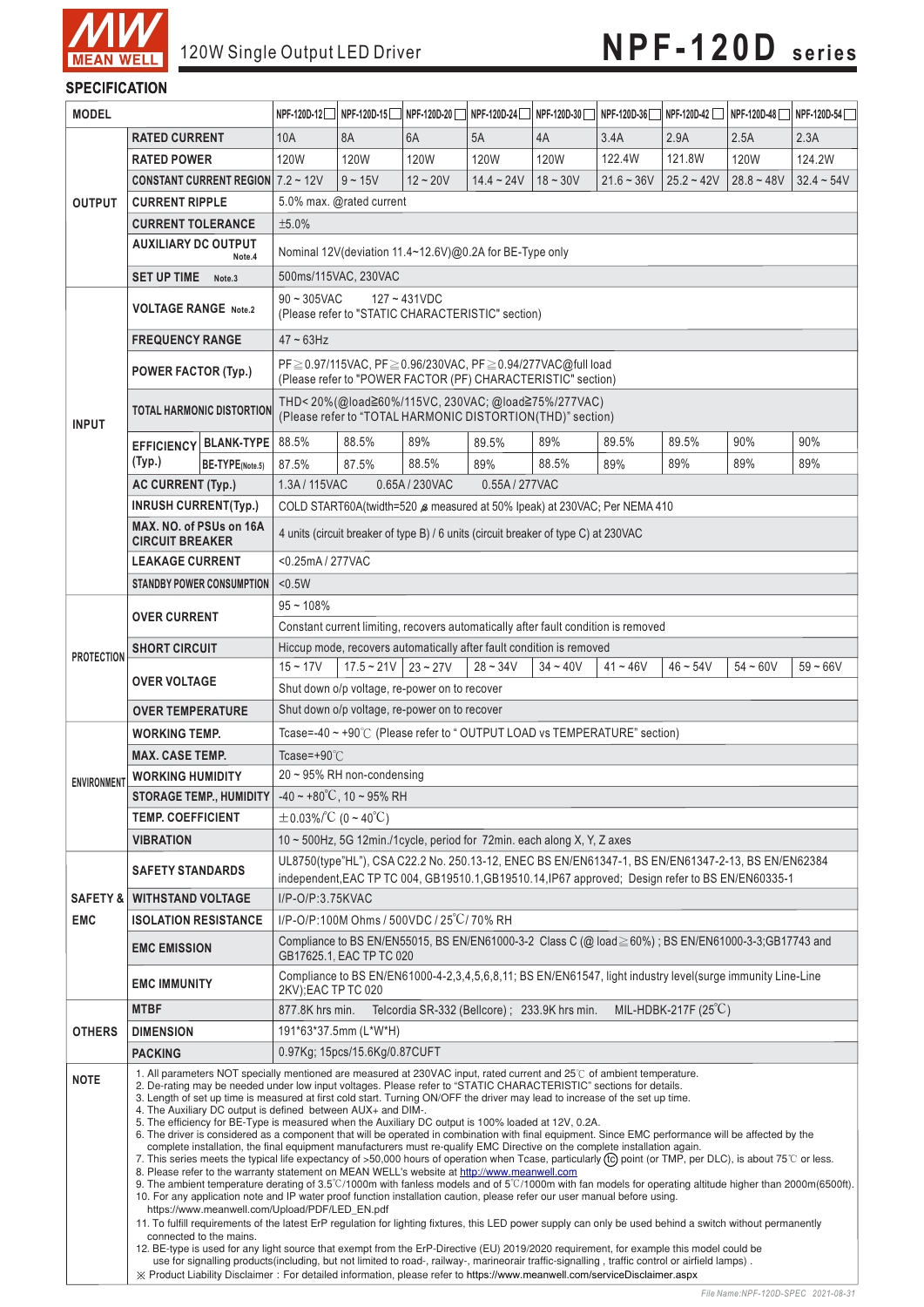



※ This series works in constant current mode to directly drive the LEDs.



Typical LED power supply I-V curve

In the constant current region, the highest voltage at the output of the driver depends on the configuration of the end systems.

Should there be any compatibility issues, please contact MEAN WELL.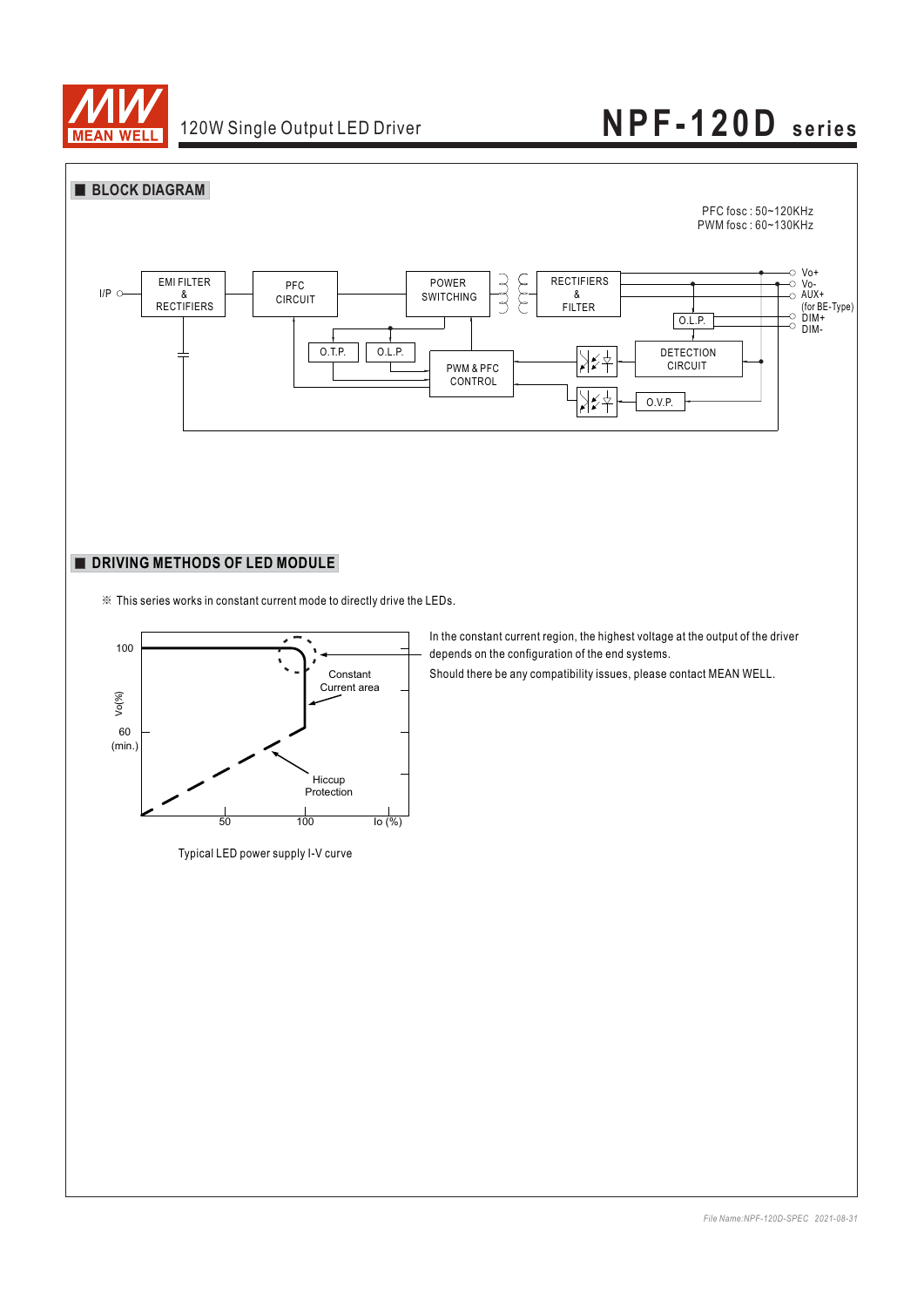

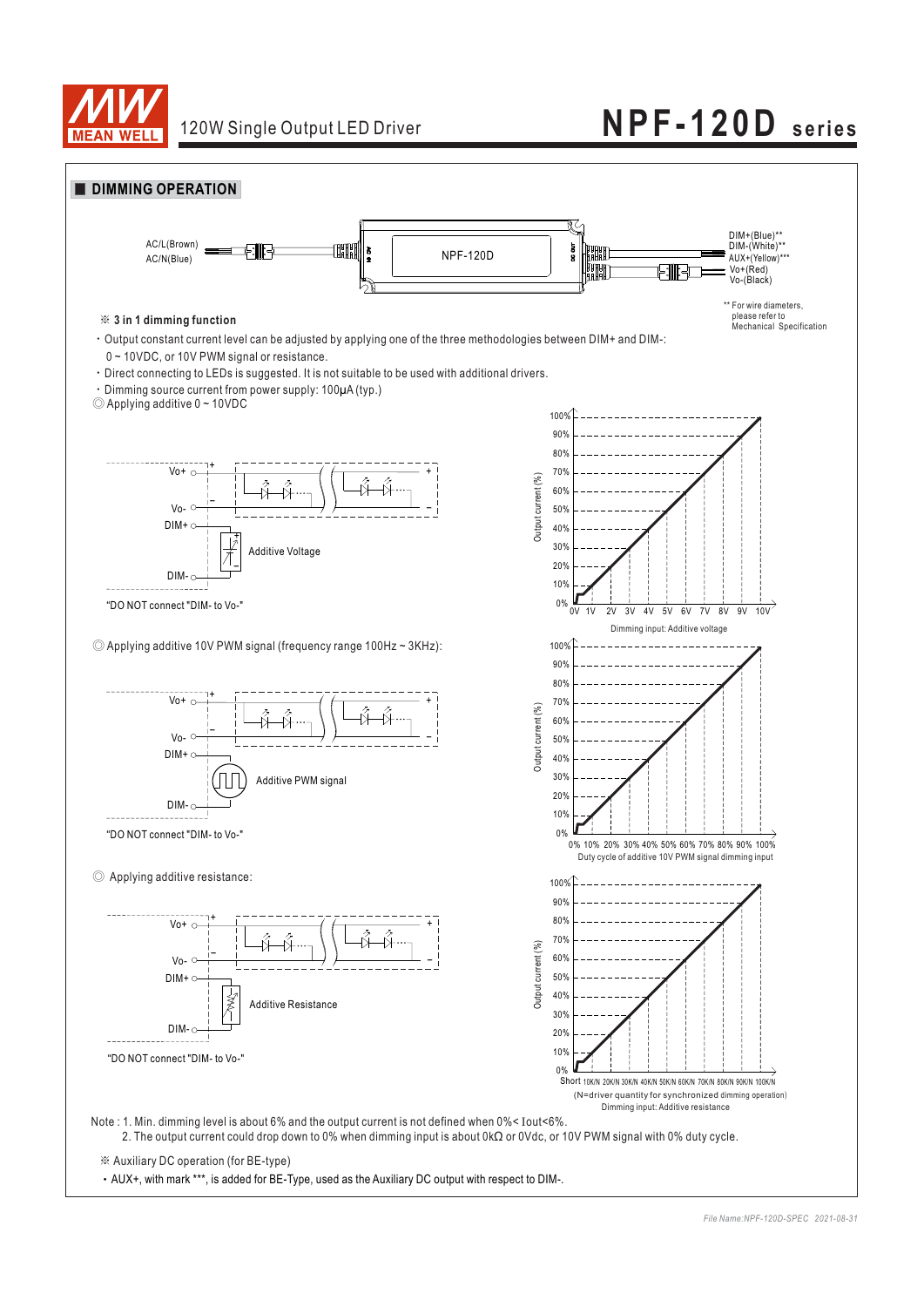

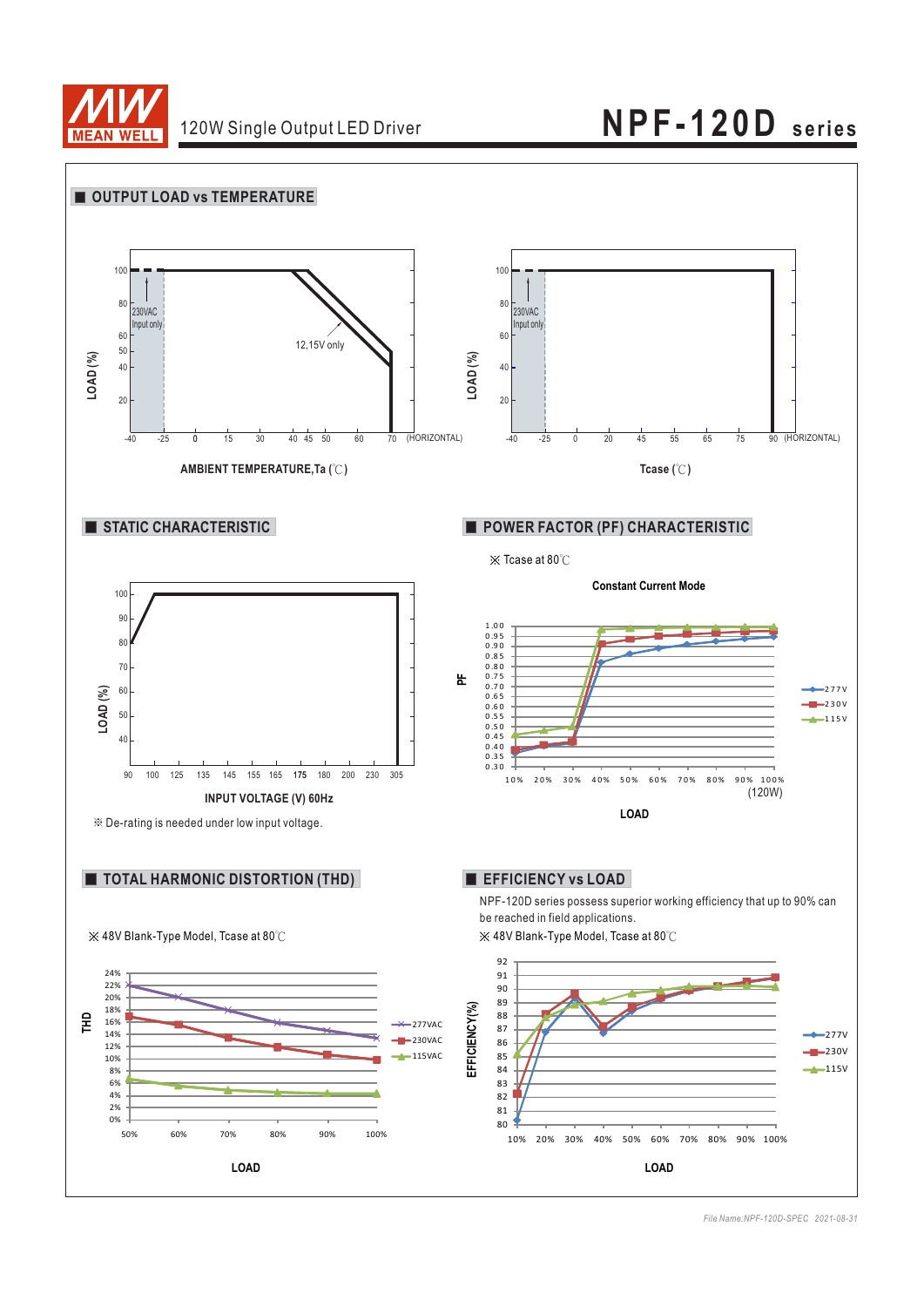

**LIFE TIME**



 $Tcase$   $^{\circ}$  $\mathbb{C}$